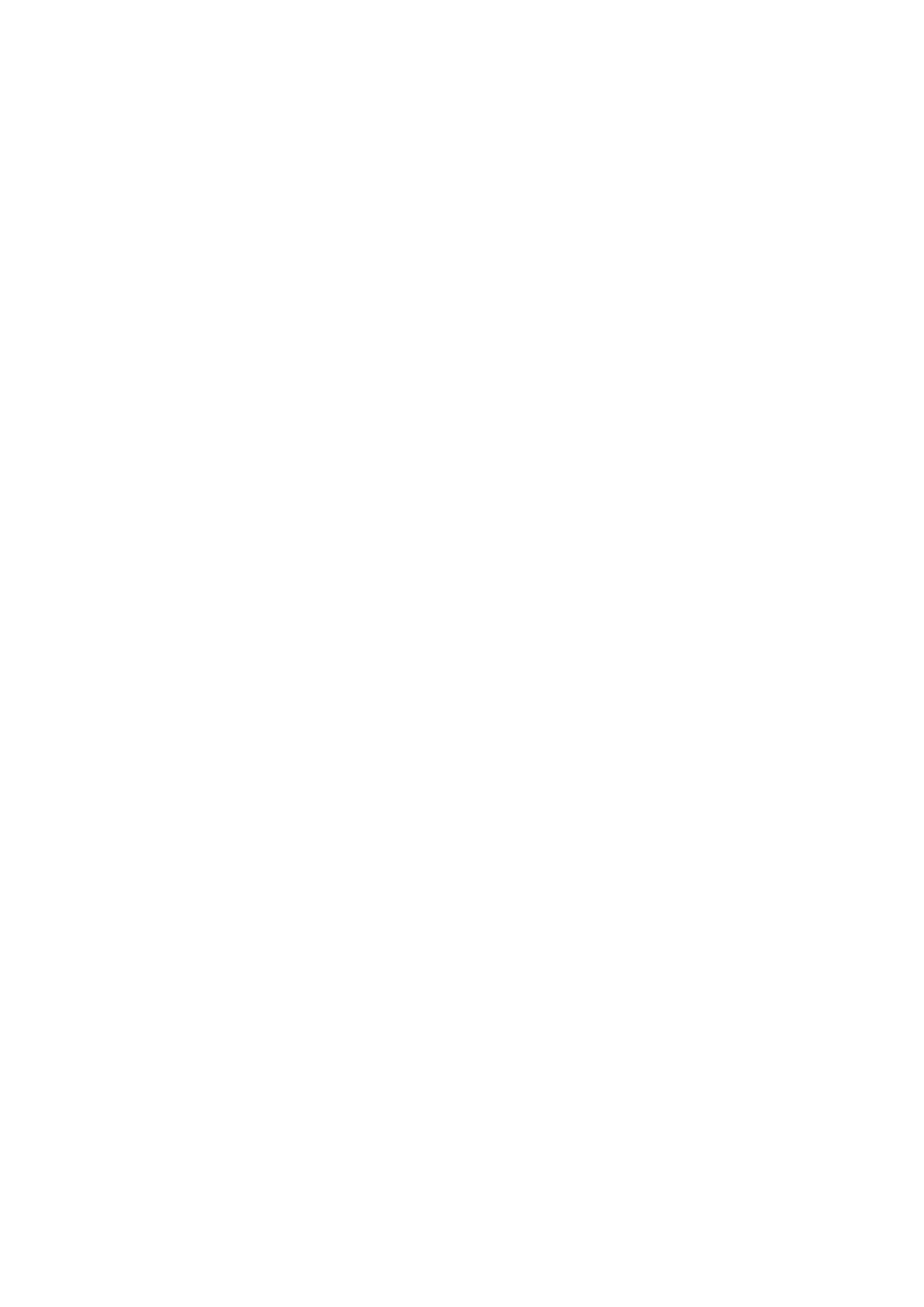# **NORTHERN TERRITORY OF AUSTRALIA**

## **NORTHERN TERRITORY CIVIL AND ADMINISTRATIVE TRIBUNAL ACT AMENDMENT ACT 2018**

**Act No. [ ] of 2018**  $\overline{\phantom{a}}$  , where  $\overline{\phantom{a}}$  , where  $\overline{\phantom{a}}$  , where  $\overline{\phantom{a}}$ 

\_\_\_\_\_\_\_\_\_\_\_\_\_\_\_\_\_\_\_\_

# **Table of provisions**

| $\overline{2}$ |                                                      |                                                                            |  |
|----------------|------------------------------------------------------|----------------------------------------------------------------------------|--|
| 3              |                                                      |                                                                            |  |
| 4              |                                                      | Section 80 amended (Tribunal may reopen proceeding)1                       |  |
| 5              |                                                      |                                                                            |  |
|                | 101A Default decisions                               |                                                                            |  |
| 6              | Section 132 amended (Tribunal may make costs orders) |                                                                            |  |
| 7              |                                                      |                                                                            |  |
| 8              |                                                      |                                                                            |  |
| 9              |                                                      |                                                                            |  |
|                | Division 2                                           | Northern Territory Civil and Administrative Tribunal<br>Amendment Act 2018 |  |
|                | Default decisions made before commencement<br>157    |                                                                            |  |
| 10             |                                                      |                                                                            |  |
|                |                                                      |                                                                            |  |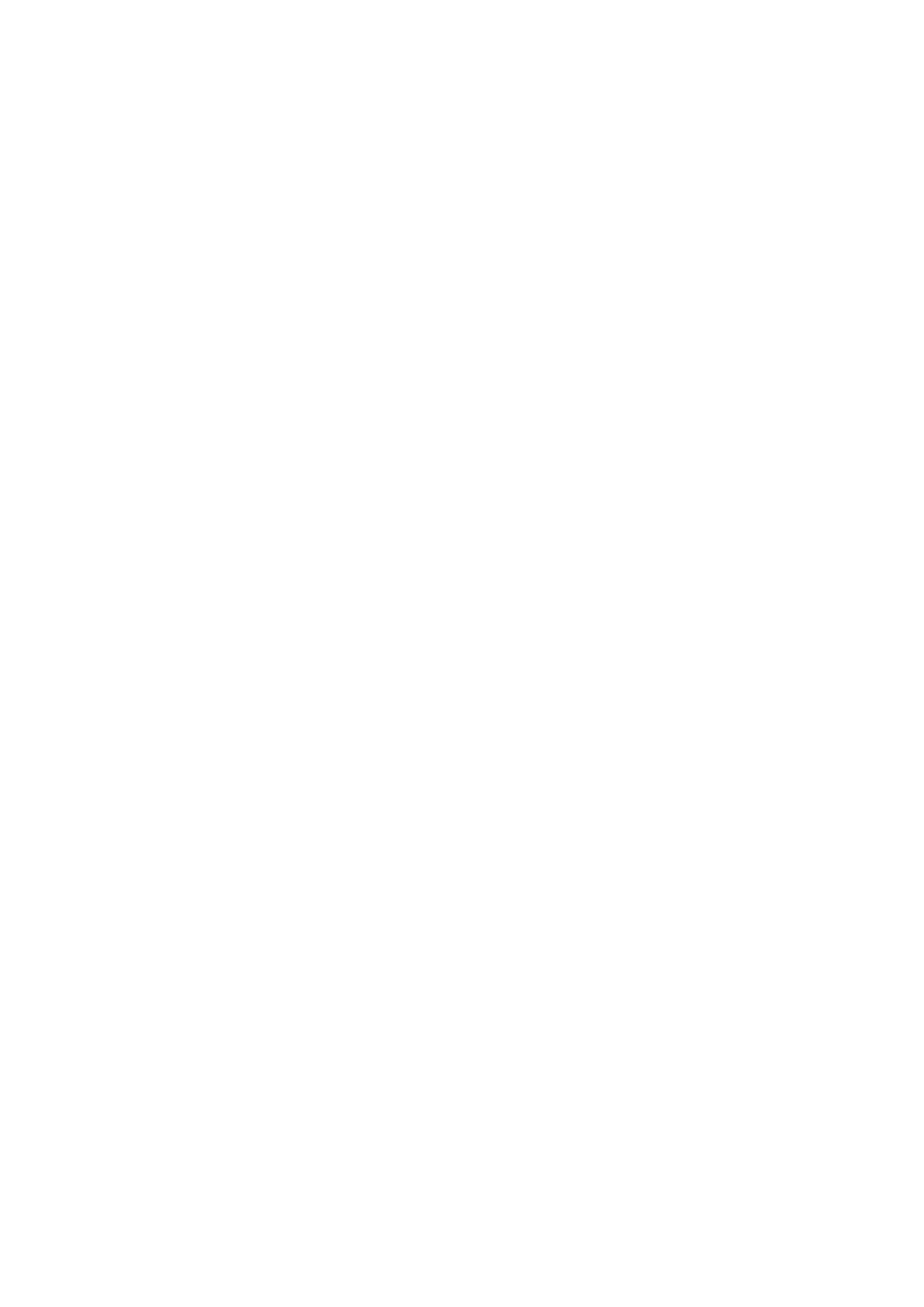

# **NORTHERN TERRITORY OF AUSTRALIA** \_\_\_\_\_\_\_\_\_\_\_\_\_\_\_\_\_\_\_\_

# **Act No. [ ] of 2018** \_\_\_\_\_\_\_\_\_\_\_\_\_\_\_\_\_\_\_\_

An Act to amend the *Northern Territory Civil and Administrative Tribunal Act*

[*Assented to [ ] 2018*] [*Introduced [ ] 2018*]

### **The Legislative Assembly of the Northern Territory enacts as follows:**

#### **1 Short title**

This Act may be cited as the *Northern Territory Civil and Administrative Tribunal Amendment Act 2018*.

#### **2 Commencement**

This Act commences on the day fixed by the Administrator by *Gazette* notice.

#### **3 Act amended**

This Act amends the *Northern Territory Civil and Administrative Tribunal Act*.

#### **4 Section 80 amended (Tribunal may reopen proceeding)**

After section 80(1)(a)

*insert*

(ab) a default decision was made in the proceeding under section 101A; or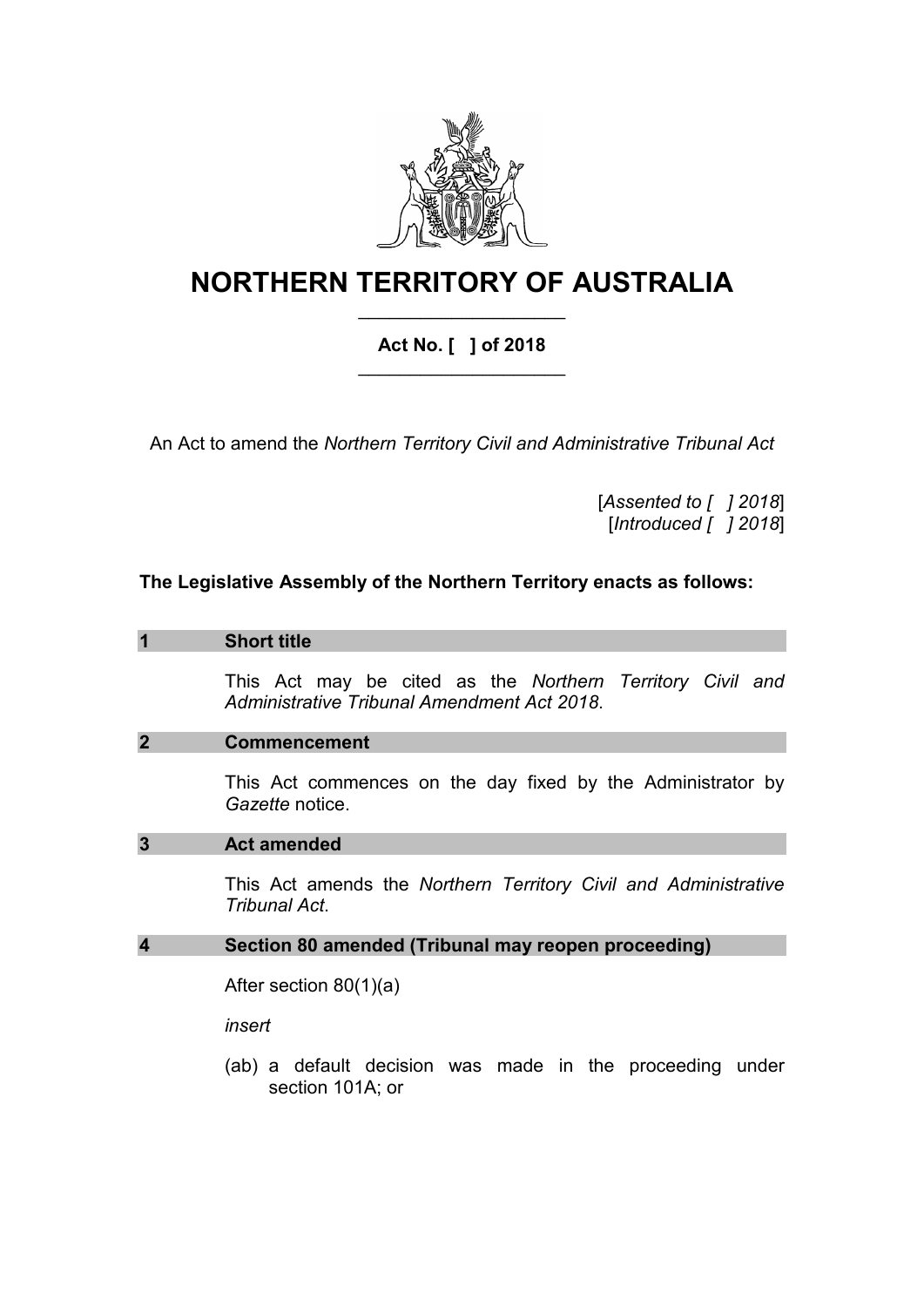## **5 Section 101A inserted**

After section 101

*insert*

### **101A Default decisions**

- (1) If a party does not respond to an application for the recovery of a debt or other fixed sum of money owed, the Tribunal may make a decision against the party and order payment of the debt or sum.
- (2) Before making a decision against the party, the Tribunal must be satisfied that the application sets out the claim in terms that are reasonably clear.

### **6 Section 132 amended (Tribunal may make costs orders)**

After section 132(2)(b)

#### *insert*

- (ba) the expectation that a party who has substantially succeeded against another party would normally recover:
	- (i) any fee paid by the successful party that was required under this Act; and
	- (ii) any fee paid by the successful party to serve documents, conduct a search or obtain a similar service, if it was necessary and reasonable to make or respond to an application; and

#### **7 Section 154 amended (Seal)**

After section 154(3)

*insert*

(4) The seal of the Tribunal may be affixed to a document manually or electronically.

#### **8 Part 8 heading replaced**

Part 8, heading

*omit, insert*

# **Part 8 Transitional matters**

## **Division 1 Justice Legislation Amendment Act 2015**